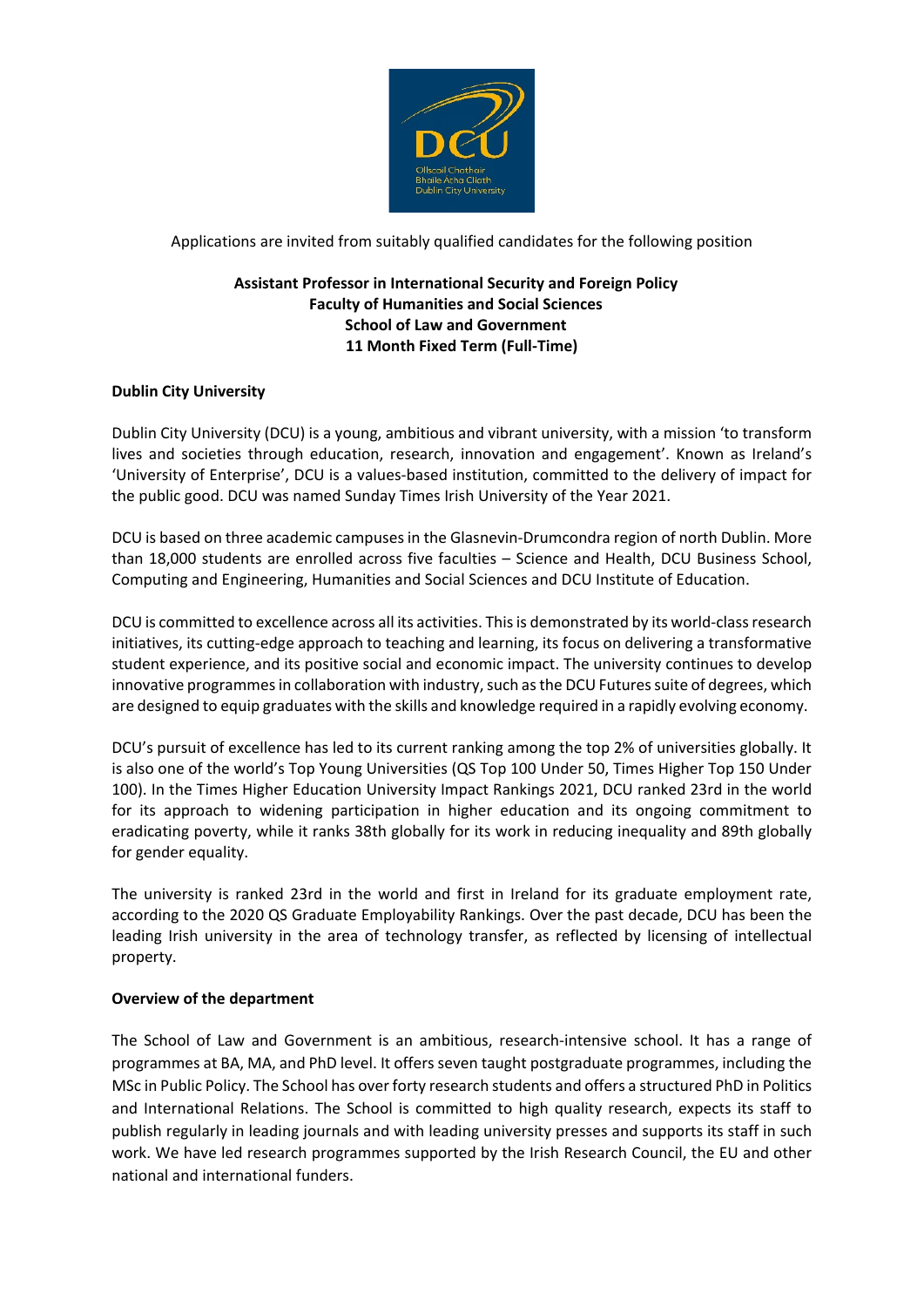## **Role Profile**

The School of Law and Government intends to appoint an Assistant Professor in International Security and Foreign Policy. The successful individual will be expected to teach a final year Undergraduate and a Postgraduate module an area of their research expertise, and a number of other modules as established by the Head of School.

### **Duties and Responsibilities**

Please refer to the job description for a list of duties and responsibilities associated with this role.

### **Qualifications and Experience**

- Applicants must hold an honours degree in a relevant discipline and should have, or be near completion, a PhD in a relevant area of Social Sciences.
- Applicants must have demonstrated teaching experience at undergraduate and/or postgraduate level, ideally including experience in innovative pedagogies and/or assessments, international and/or online or technology-assisted teaching.
- The successful individual will be able to convincingly demonstrate a strong commitment to academic research and will have a track-record of international peer-reviewed publications.
- Individuals should demonstrate excellent interpersonal and communication skills consistent with the highest quality of teaching and learning, together with evidence of successful teamwork and a collegial approach.

#### **Essential Training**

The post holder will be required to undertake the following mandatory training: Orientation, GDPR and Compliance. Other training may need to be undertaken when required.

#### **Salary Scale**

Assistant Professor (Above bar) €55,252 - €88,547\*

*\*Appointment will be commensurate with qualifications and experience, and will be made on the appropriate point of the relevant salary scale in line with current Government pay policy.*

# **Closing date: 15th June 2022**

### **For further information about DCU and benefits visit[:](https://www.dcu.ie/hr/why-work-dcu) [Why work at DCU?](https://www.dcu.ie/hr/why-work-dcu)**

More information on the School of Law and Government and its programmes can be found at: [https://www.dcu.ie/lawandgovernment.](https://www.dcu.ie/lawandgovernment)

#### **Informal Enquiries to:**

Dr. Kenneth McDonagh, Head of the School of Law and Government**,** E-mail: [kenneth.mcdonagh@dcu.ie](mailto:kenneth.mcdonagh@dcu.ie)